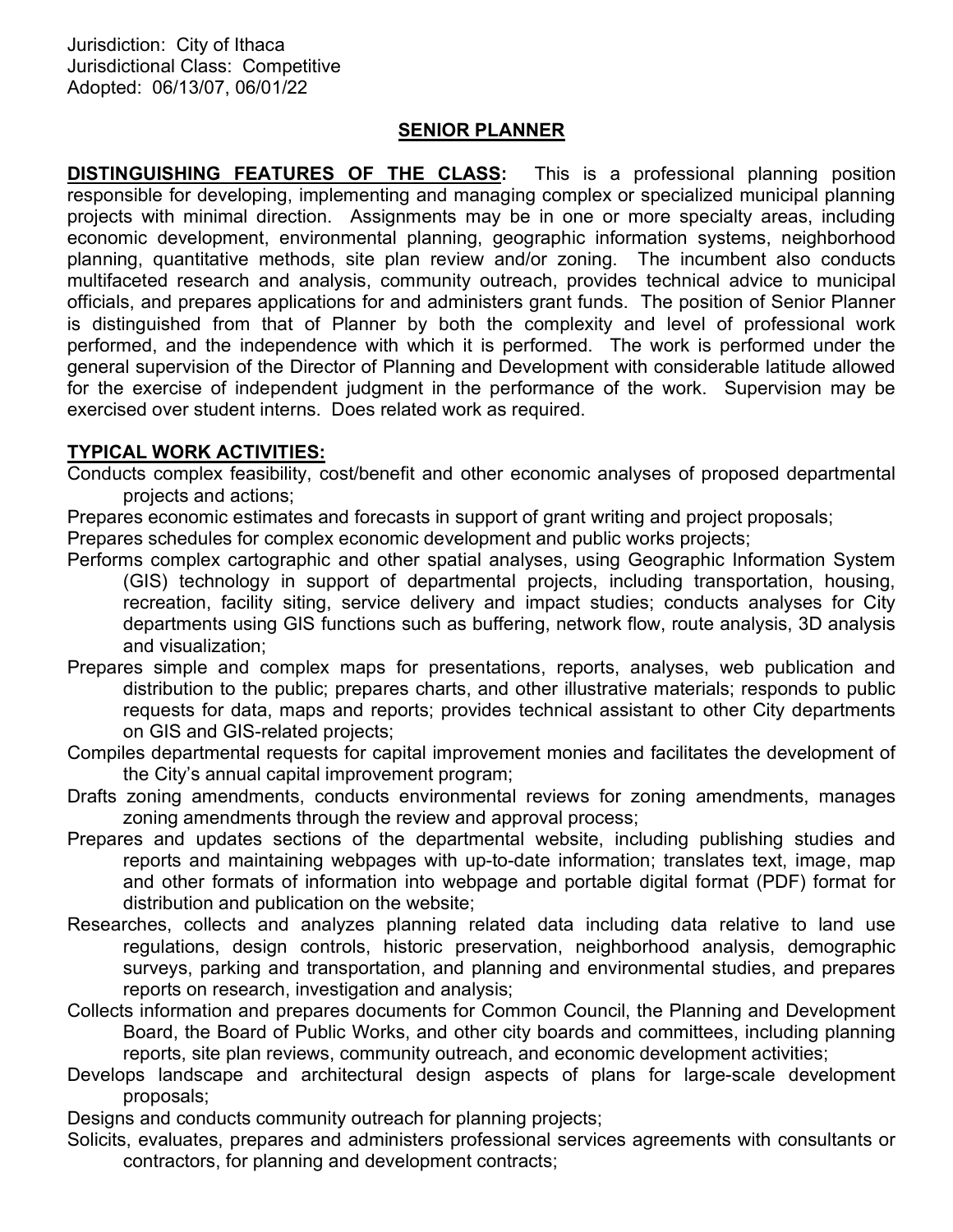# Typical Work Activities – continued

Prepares, manages and administers contracts for assigned capital projects, including preparing bid specifications, reviewing bids, evaluating and recommending contractors, coordinating and scheduling design and construction work, monitoring professional consultant and contractor work, and managing project expenditures, budget and fund recovery;

Participates and represents department in meetings with legislative bodies, public officials and neighborhood groups;

Supervises, trains and mentors interns and other student or volunteer staff.

## FULL PERFORMANCE KNOWLEDGES, SKILLS, ABILITIES, PERSONAL CHARACTERISTICS:

Thorough knowledge of the principles, methods, techniques and terminology used in municipal planning; thorough knowledge of zoning, site plan review, and subdivision principles and practices, with an understanding of their legal basis and the administration of regulatory controls; thorough knowledge of the federal, state and local laws, policies and programs related to land use planning, transportation planning, economic development and community development; thorough knowledge of the sociological, economic, environmental, engineering, design and research factors in problems involved in City planning; thorough knowledge of GIS tools and personal computing as they apply to planning and development studies and projects, and data and statistical analysis; thorough knowledge of current accepted methods of data collection, analysis and interpretation of statistical data; thorough knowledge of cost benefit analysis as it applies to real estate and public capital improvement projects; thorough knowledge of the public approval process for real estate projects; thorough knowledge of research methods and techniques; thorough knowledge of the principles and practices of drafting, mapping and graphic visual methods as applied to community planning; good knowledge of the principles and practices in administering and monitoring grant funds; good knowledge of the business and economic conditions of the region; ability to lead the work of others on projects by providing guidance and oversight of their activities as well as assigning and reviewing their work; ability to plan, coordinate and implement planning and development projects; ability to analyze factual data and prepare graphs, diagrams, and reports effectively; ability to understand, interpret and analyze complex oral and detailed written material and quantitative data; ability to conduct field studies and research projects in development of community planning projects; ability to use a personal computer to analyze data and statistics; ability to use geographic information systems; ability to communicate effectively both orally and in writing; ability to develop and maintain effective working relationships with others; ability to organize and implement a project or study from concept to completion; ability to successfully work with and serve a diverse local community; physical condition commensurate with the demands of the position.

#### MINIMUM QUALIFICATIONS: Either:

(a) Graduation from a regionally accredited college or university or one accredited by the New York State Board of Regents to grant degrees with a Master's degree in planning, architecture, landscape architecture, urban design, historic preservation, public administration, public policy, economic development, engineering, environmental studies or a closely related field with similar course curriculum and one (1) year of full-time paid professional experience, or its part-time paid equivalent, in municipal, community or regional planning; or